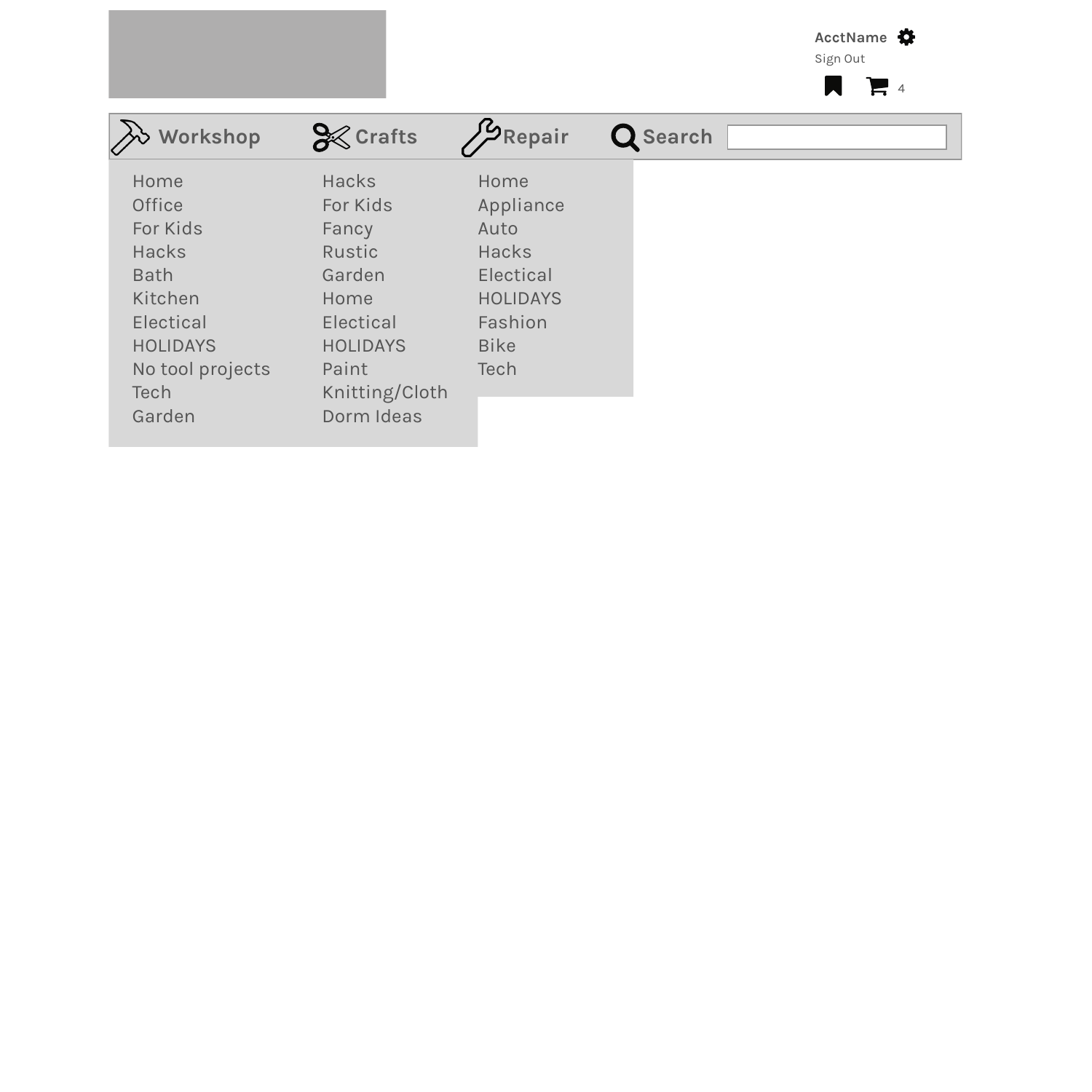



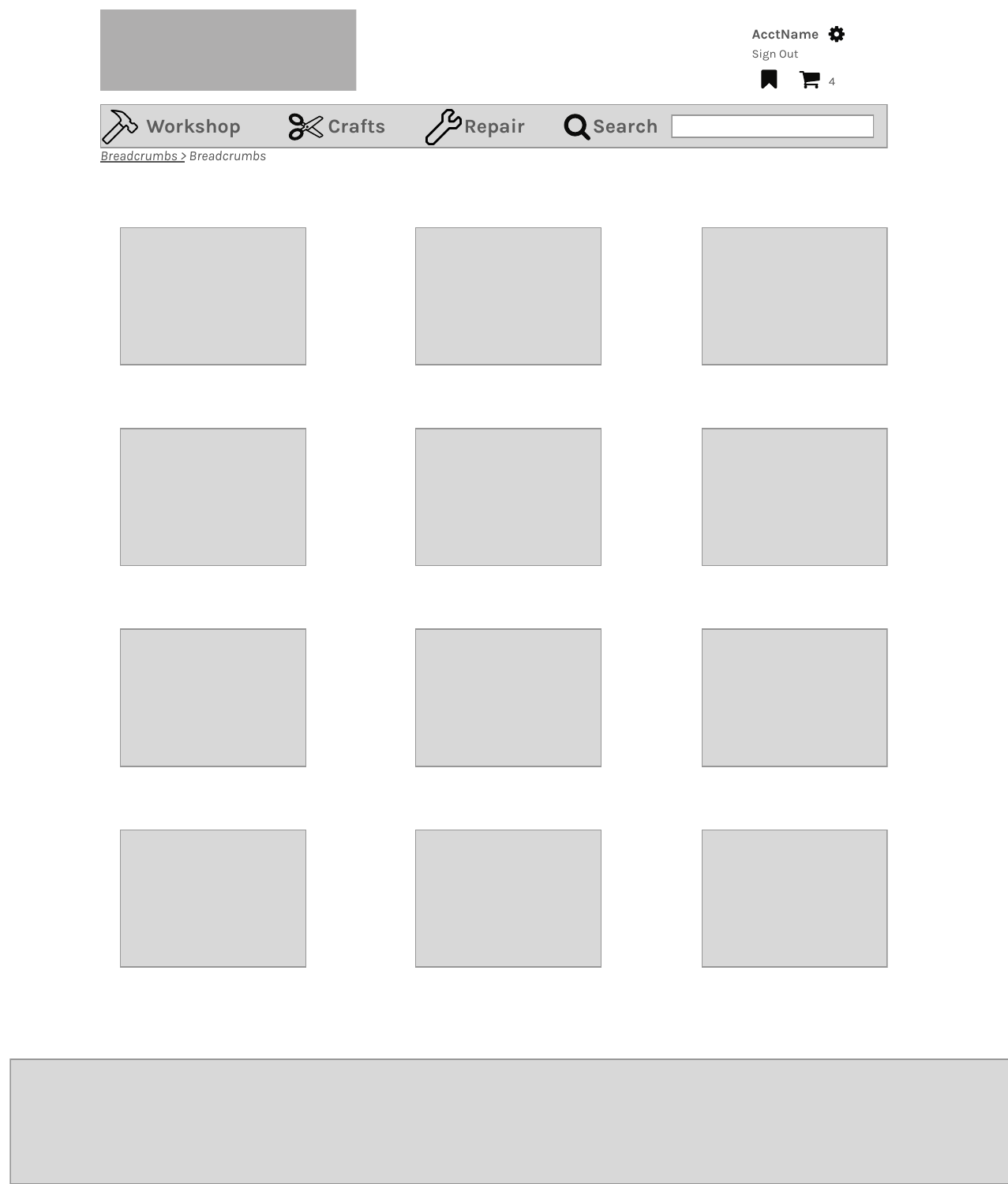### **Shopping Cart**

| Got everything to get it done?<br><b>Checkout</b> |                          |                    |         |
|---------------------------------------------------|--------------------------|--------------------|---------|
|                                                   |                          | Total:             | \$24.95 |
|                                                   | M                        | 1 Something else   | \$9.00  |
|                                                   | $\overline{\phantom{a}}$ | 1 Something else   | \$10.00 |
|                                                   | M                        | 1 Something else   | \$2.00  |
|                                                   |                          | 1 Something else   | \$15.00 |
|                                                   | V                        | 1 Something else   | \$3.00  |
|                                                   |                          | 2 4x4 Walnut Block | \$10.95 |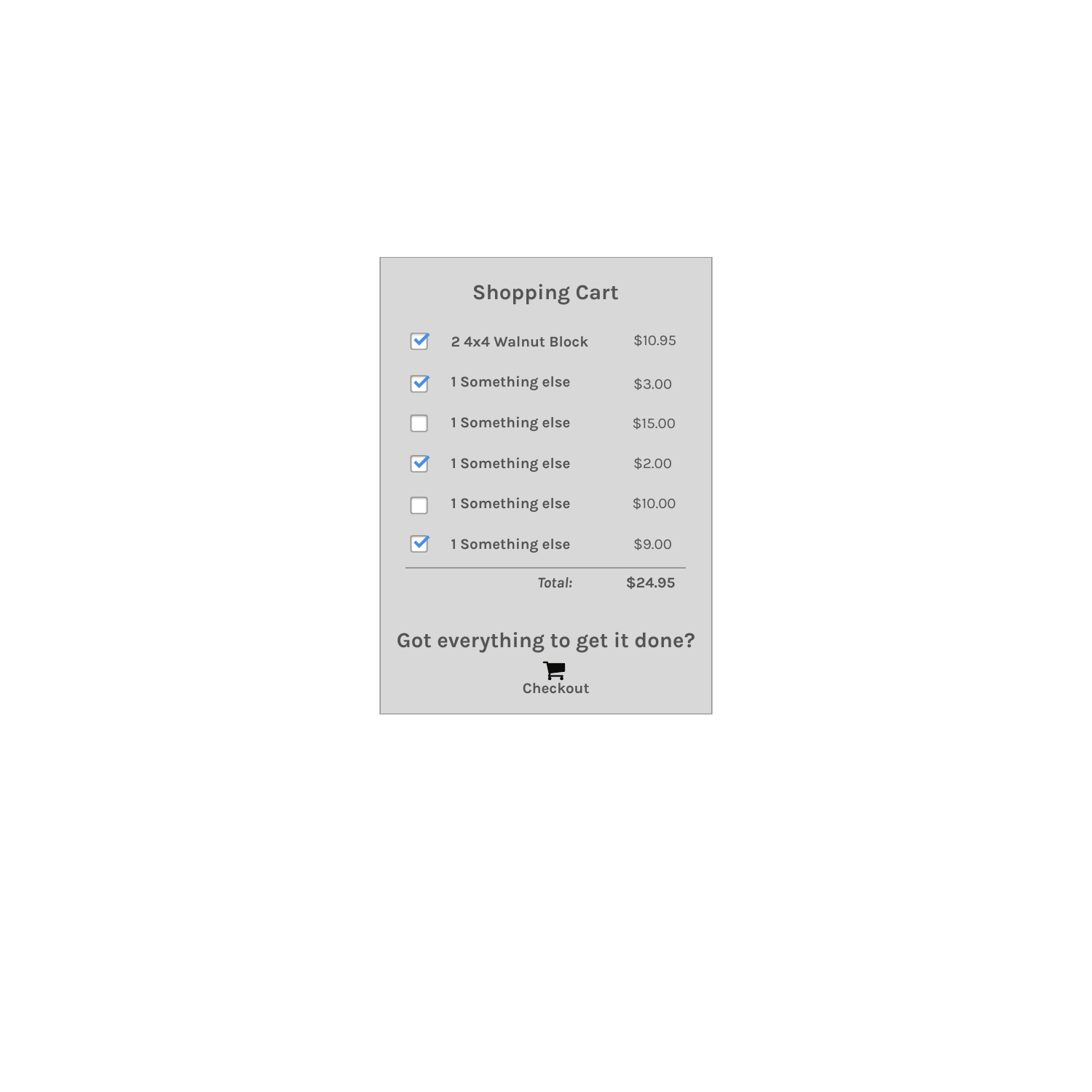|                   |             |                 | AcctName<br>Sign Out |
|-------------------|-------------|-----------------|----------------------|
|                   |             |                 | $\blacksquare$       |
| <b>B</b> Workshop | $\%$ Crafts | Repair Q Search |                      |

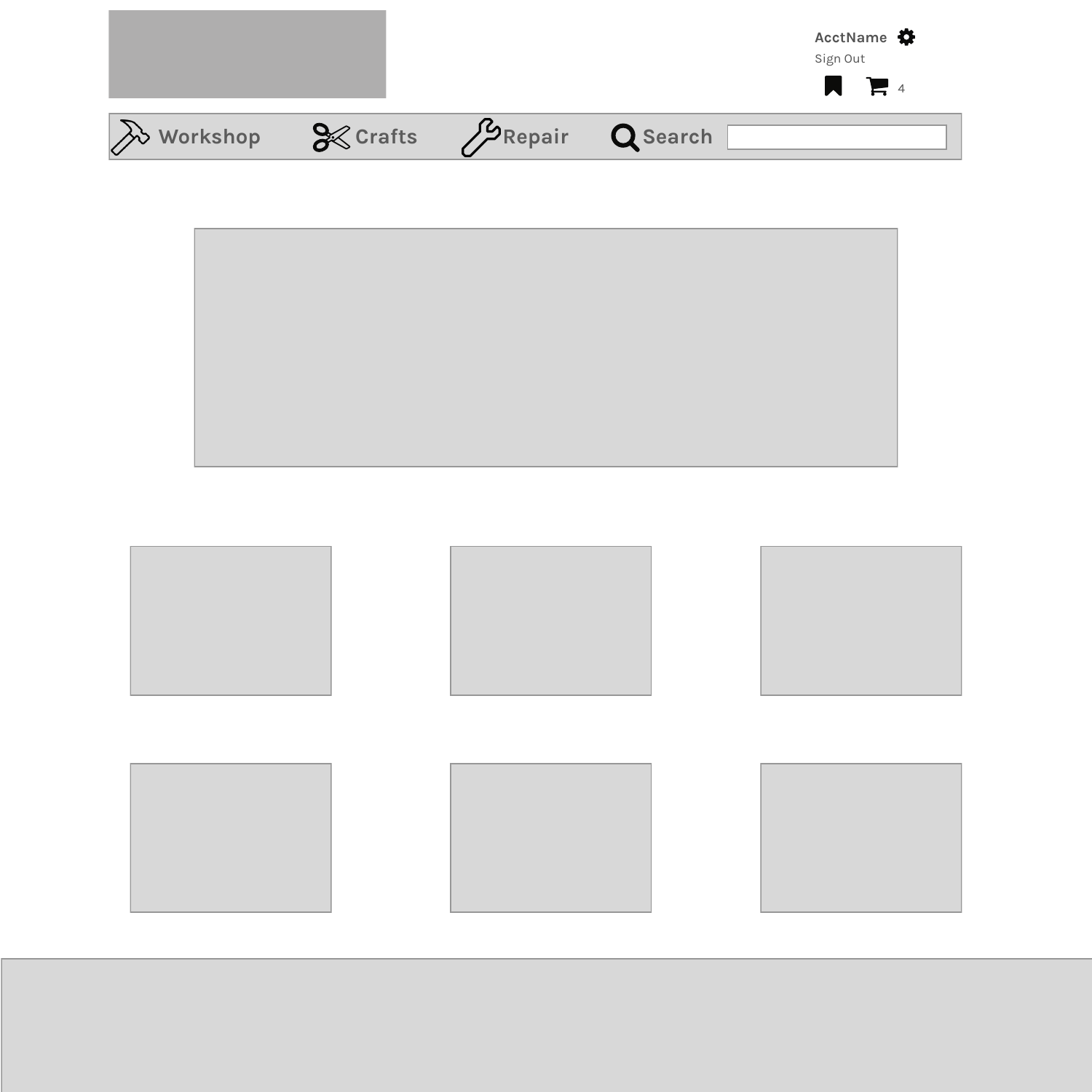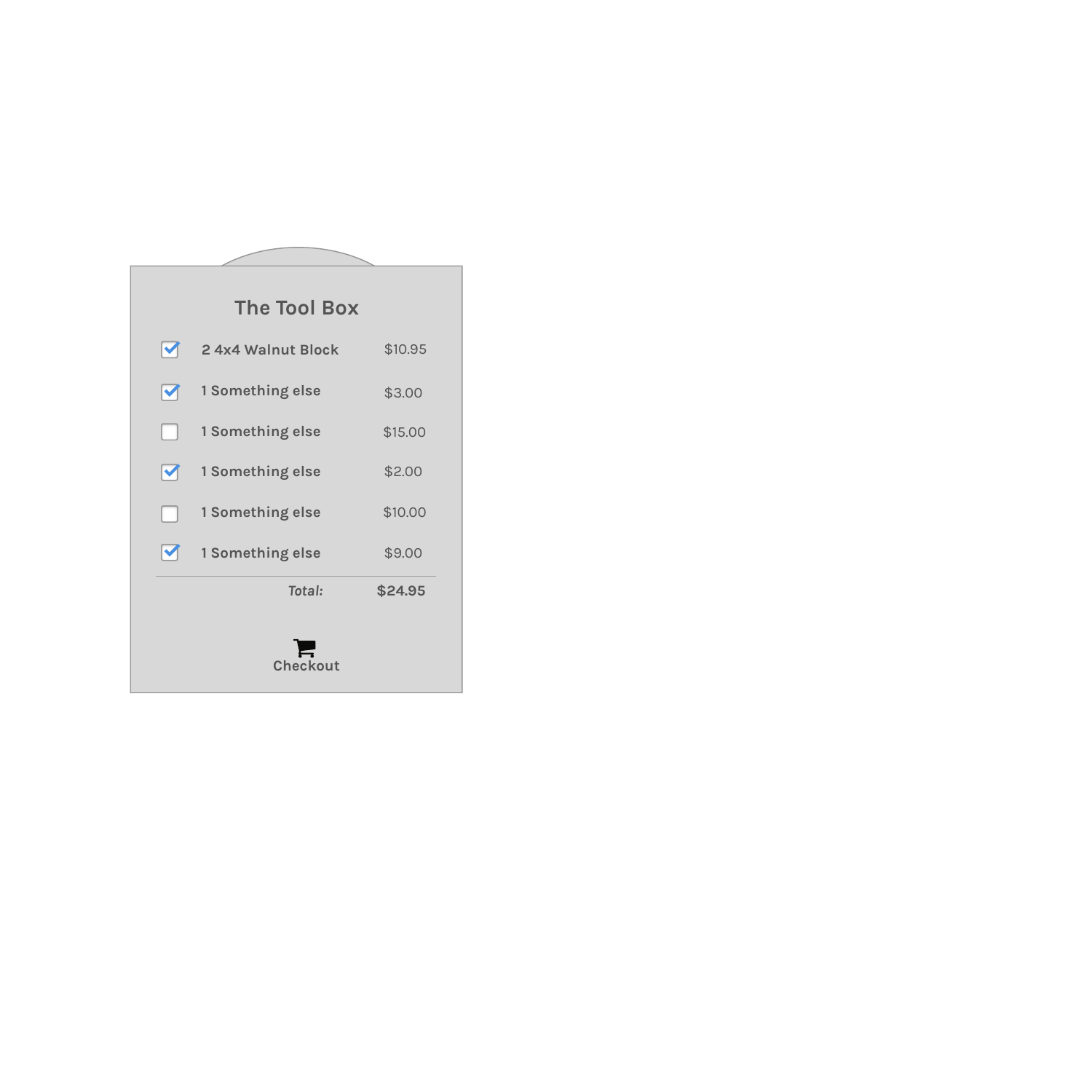In hac habitasse platea dictumst. Vivamus adipiscing fermentum quam volutpat aliquam. Integer et elit eget elit facilisis tristique. Nam vel iaculis mauris.

**Step 1: Text here**



- More info
- More info

#### Comments



| Username |        |
|----------|--------|
|          |        |
|          | Submit |

| Username |  |
|----------|--|
|          |  |





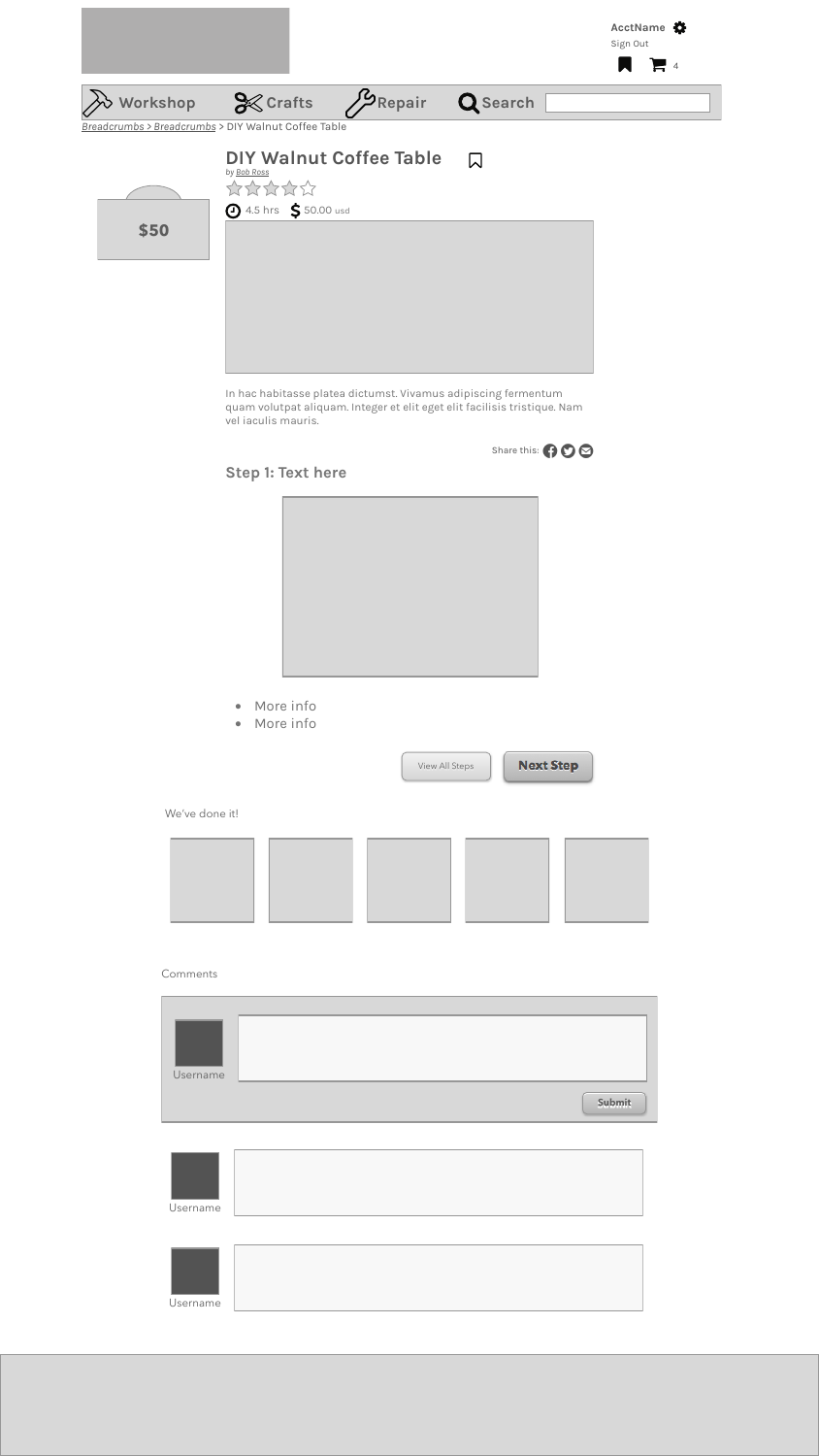## **Sketch Wireframing Kit — v1.2 — Forms**

This is a collection of symbols for quickly mocking up web applications, created by your friends at Bohemian Coding and released under the MIT license.



| <b>Form Elements</b>      | Form Elements (Disabled)                 | Form Elements with Focus           |
|---------------------------|------------------------------------------|------------------------------------|
| Text area content         | Text area content (Disabled)             | Text area content                  |
|                           |                                          |                                    |
| Input value               | Input value (Disabled)                   | Input Value                        |
| Placeholder               | Input value (Disabled)                   |                                    |
| <b>Select Option</b>      | $\blacktriangle$<br><b>Select Option</b> | $\triangle$<br>$\overline{\nabla}$ |
| Radio Label<br>$\bigodot$ | O Radio Label                            |                                    |
| Radio Label               | ◯ Radio Label                            |                                    |
| Radio Label               | Radio Label                              |                                    |
| $\blacktriangledown$      | ■ Checkbox Label                         |                                    |
|                           | Checkbox Label                           |                                    |
|                           | Checkbox Label                           |                                    |
| OK<br>Cancel              | <b>Button Label</b><br>Cancel            |                                    |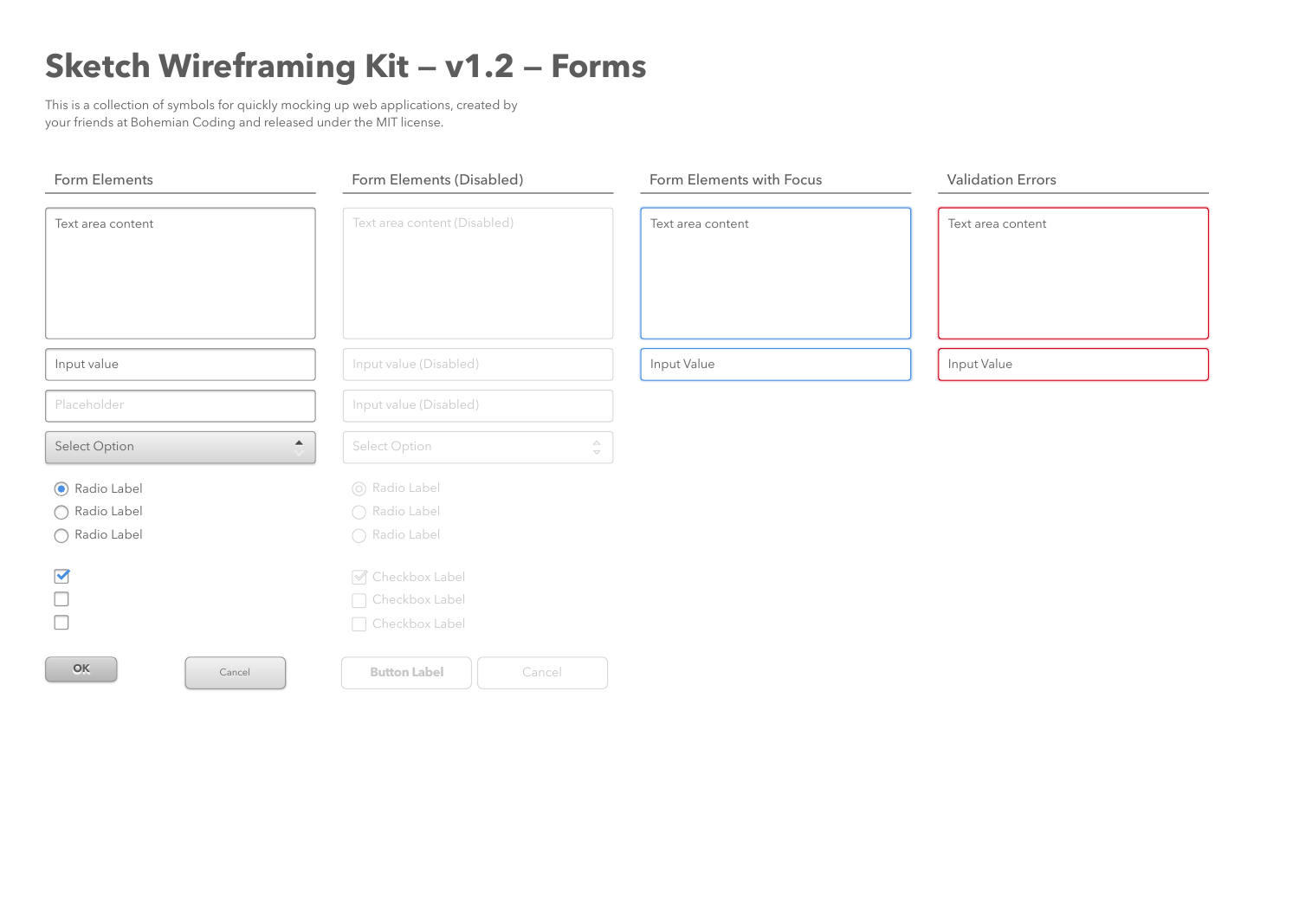## **h1 — This is a main title**

## **h2 — This is a subtitle**

## **h3 — This is a section title**

#### **h4 — This is a section subtitle**

# **Sketch Wireframing Kit — v1.2 — Typography**

This is a collection of symbols for quickly mocking up web applications, created by your friends at Bohemian Coding and released under the MIT license.

Lorem ipsum dolor sit amet, consectetur adipiscing elit. Cras dapibus vulputate diam eu pretium. Mauris elit orci, ultricies id fermentum vel, porta et eros. Vestibulum condimentum lectus in convallis feugiat. Sed vulputate fringilla felis. Aliquam ut arcu et dui feugiat scelerisque eu quis diam. Mauris placerat congue dui sit amet blandit. Phasellus condimentum libero vel velit auctor, sit amet tincidunt velit varius.

Mauris lacinia porta faucibus. Fusce eu est ac eros vulputate mollis in ac felis. Aenean commodo scelerisque mi sed imperdiet. Donec at hendrerit nisi, eget vestibulum nisi. Sed sit amet magna luctus, facilisis erat quis, sagittis ligula. Aenean dignissim velit quis leo consequat ultricies. Proin quis pretium justo. Vestibulum at eros nisl. Fusce lobortis erat ante, eu cursus sapien molestie at. Pellentesque placerat ante diam, et euismod lacus dictum vel. Phasellus vitae sollicitudin mi.

In pulvinar eleifend convallis. Suspendisse elit erat, venenatis eget ullamcorper ut, laoreet iaculis nisl. Sed porta, felis id rhoncus aliquet, quam ipsum pellentesque metus, in sodales quam nunc vitae risus. Quisque in venenatis massa. Phasellus neque risus, ornare quis nisl ultricies, ullamcorper consectetur orci. Suspendisse rhoncus orci odio, id faucibus ipsum tincidunt nec. Ut eget ante sit amet justo volutpat convallis vitae et augue. Phasellus sagittis cursus fermentum.

Lorem ipsum dolor sit amet, consectetur adipiscing elit. Cras dapibus vulputate diam eu pretium. Mauris elit orci, ultricies id fermentum vel, porta et eros. Vestibulum condimentum lectus in convallis feugiat. Sed vulputate fringilla felis. Aliquam ut arcu et dui feugiat scelerisque eu quis diam. Mauris placerat congue dui sit amet blandit. Phasellus condimentum libero vel velit auctor, sit amet tincidunt velit varius.

Mauris lacinia porta faucibus. Fusce eu est ac eros vulputate mollis in ac felis. Aenean commodo scelerisque mi sed imperdiet. Donec at hendrerit nisi, eget vestibulum nisi. Sed sit amet magna luctus, facilisis erat quis, sagittis ligula. Aenean dignissim velit quis leo consequat ultricies. Proin quis pretium justo. Vestibulum at eros nisl. Fusce lobortis erat ante, eu cursus sapien molestie at. Pellentesque placerat ante diam, et euismod lacus dictum vel. Phasellus vitae sollicitudin mi.

In pulvinar eleifend convallis. Suspendisse elit erat, venenatis eget ullamcorper ut, laoreet iaculis nisl. Sed porta, felis id rhoncus aliquet, quam ipsum pellentesque metus, in sodales quam nunc vitae risus. Quisque in venenatis massa. Phasellus neque risus, ornare quis nisl ultricies, ullamcorper consectetur orci. Suspendisse rhoncus orci odio, id faucibus ipsum tincidunt nec. Ut eget ante sit amet justo volutpat convallis vitae et augue. Phasellus sagittis cursus fermentum. Curabitur tincidunt leo at convallis sodales. Proin posuere tempus iaculis. Cras non risus hendrerit, tempor diam in, congue nulla. Proin eu erat varius, luctus mauris sed, fermentum sem. Donec non sollicitudin diam, vel viverra tortor. Cum sociis natoque penatibus et magnis dis parturient montes, nascetur ridiculus mus. Sed ultricies porta orci, nec consectetur ipsum facilisis in.

Sed a consequat lacus. Sed quis tincidunt nisl. Pellentesque vehicula libero sit amet sem aliquam adipiscing. Praesent commodo faucibus vulputate. Aliquam aliquam dictum arcu id interdum. Aenean non mauris turpis. Vestibulum at mauris quis felis tempor dictum. Nullam iaculis metus at ullamcorper volutpat. Donec nec justo ac erat mattis pulvinar. In luctus non ligula id elementum. Cras viverra sit amet risus eget feugiat. Fusce pulvinar risus sit amet gravida lobortis. Praesent metus eros, vestibulum sed bibendum eu, pharetra et lorem. Sed eu nisl et nisi mollis semper.

This an introduction text. It has a fixed size, and a custom line height, so you can experiment with it. Lorem ipsum dolor sit amet, consectetur adipiscing elit. Cras dapibus vulputate diam eu pretium.

*Typography is the craft of endowing human language with a durable visual form.*  ― *Robert Bringhurst*